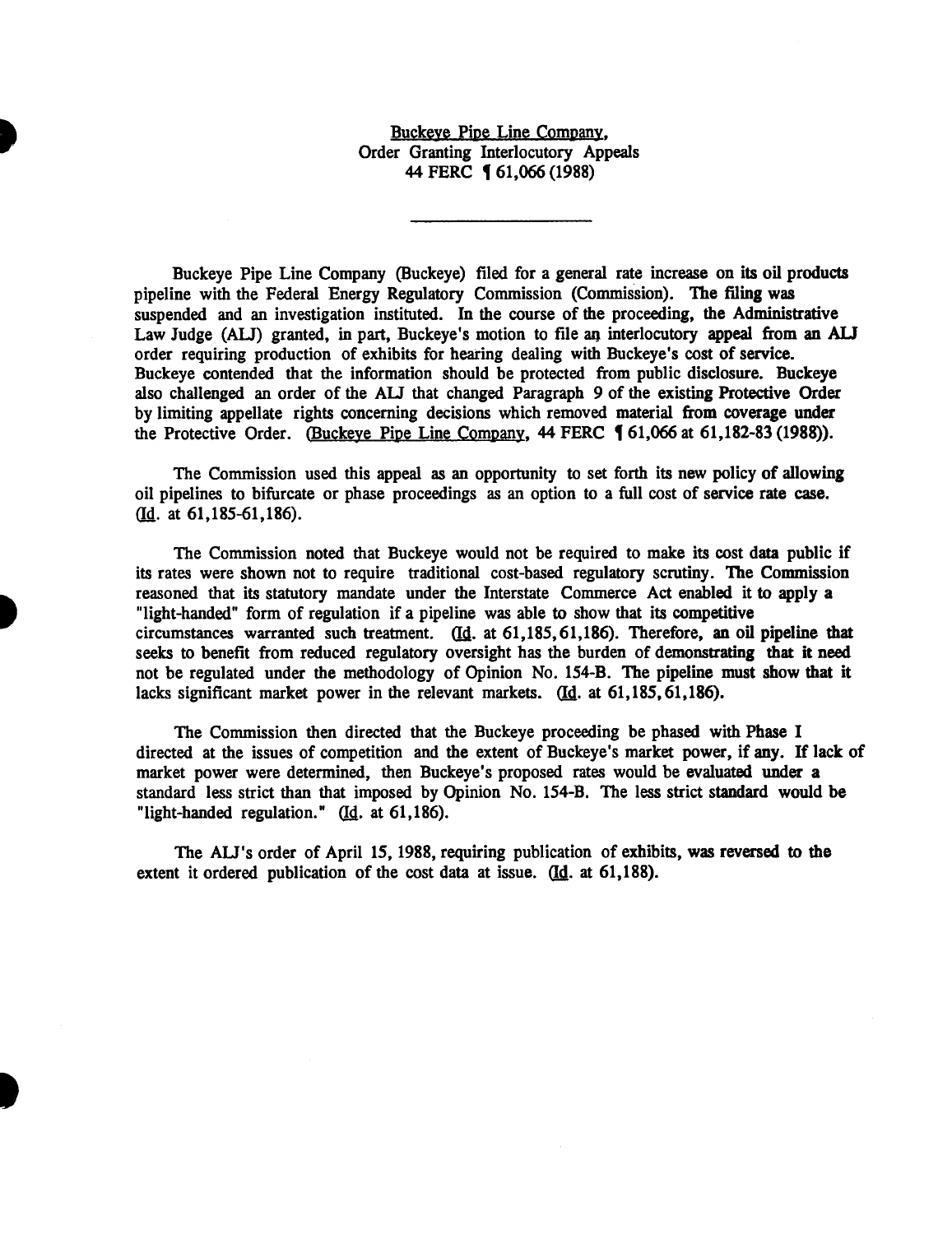Buckeye Pipe Line Company, Order Granting Interlocutory Appeals, 44 FERC **[** 61,066 (1988).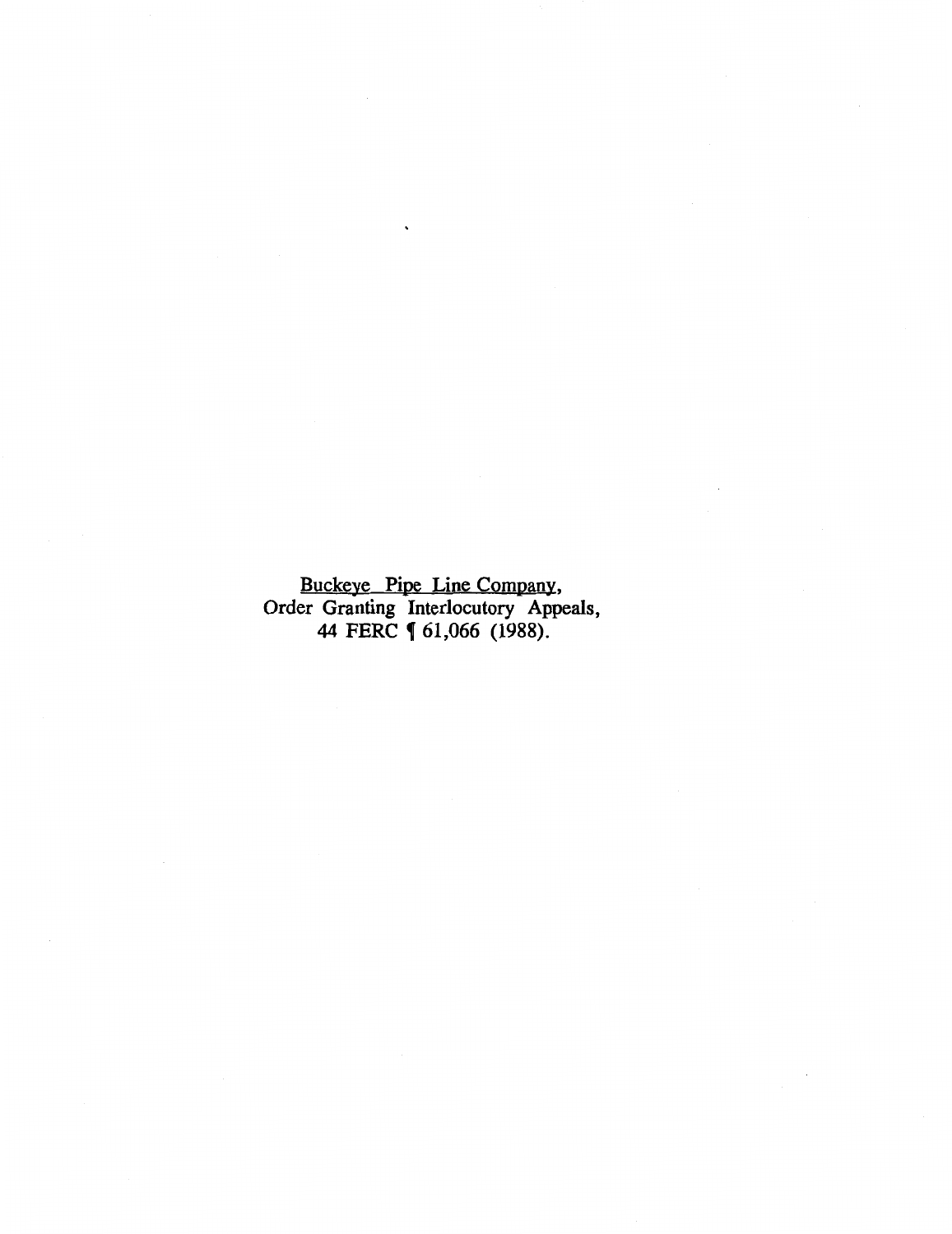thus provides no indication that the controversy underlying our Declaratory Order will be brought back into existence. 15 It would be idle for us to speculate what facts might be established by means of a full-blown trial, should it occur,<sup>16</sup> or what remedies under state law might be imposed. Given that the trial court, aided by the submissions of the litigants, will be fully able to construe Texas contract law as informed by governing federal statutes and regulations, we see no good reasons to issue an advisory opinion on what is now an abstract controversy. *See Yale Broadcasting* Co. *v. FCC,*  478 F.2d 594, 602 (D.C. Cir.), *cert. denied,* 414 u.s. 914 (1973).

The Emergency Motion of El Paso sought Commission relief specifically because the state court's injunction order imposed certain responsibilities on El Paso. The injunction having been dissolved, no such responsibilities currently exist and the Emergency Motion of EI Paso no longer presents the Commission with a live controversy. Consequently, we will dismiss El Paso's Emergency Motion as moot, and vacate our Declaratory Order issued December 23, 1987. Thus, we will not address the merits of the application for rehearing filed by Vitco and by Bright and Kidco, which will be dismissed.

### *The Commission orders:*

(A) The Emergency Motion of EI Paso Natural Gas Company for Declaratory Relief and Issuance of Show Cause Order is dismissed.

(B) The Declaratory Order issued December 23, 1987, *El Paso Natural Gas Company,* 41 FERC  $\llbracket 61,352$  (1987), is vacated.

(C) The applications for rehearing filed by Vitco on January 13, 1988 and by Bright and Kidco on January 14, 1988 are dismissed.

# $[$  1,066]

### Buckeye Pipe Line Company, Docket No. 1887-14-000 et al.

### Order Granting Interlocutory Appeals

# (Issued July 15, 1988)

## Before Commissioners: Martha 0. Hesse, Chairman; Anthony G. Sousa, Charles G. Stalon and Charles A. Trabandt.

On May 17, 1988, the Administrative Law Judge (ALJ) in this proceeding granted, in part, Buckeye Pipe Line Company's (Buckeye) motion for leave to file an interlocutory appeal from the ALJ's April 15, 1988, "Order Requiring Publication of Exhibits for Hearing, and Setting Prehearing Conference on Reforming Protective Order" (Publication Order) [43 FERC [ 63,023]. The Commission issued a Notice of Intent to Act on this interlocutory appeal on June 1, 1988. The ALJ also denied other requests by Buckeye and the Association of Oil Pipelines for leave to file interlocutory appeals with respect to the Publication Order and the ALJ's April 22, 1988 "Order Reforming Protective Order" (Reformation Order). On May 31, 1988, pursuant to Rule 715 of the Commission's Rules of Practice<sup>1</sup> Buckeye's interlocutory appeal of the Reforma-

<sup>15</sup> We undertake no analysis here of the merits of our decision to issue our December 23, 1987 Declaratory Order because the current status of the litigation requires none.

16 We think it fair to note that settlement of takeor-pay litigation has recently occupied, to constructive effect, the energies of many parties to such litigation. Settlement of this particular lawsuit remains a possibility. Indeed, John L. Clanton, *et al.,* one of the two plaintiff producer groups, settled its differences

tion Order was referred to the full Commission by the Chairman.

In the Publication Order, Buckeye was ordered to disclose, on July 26, 1988, the scheduled date for commencement of the evidentiary hearing, exhibits to testimony which set out individual costs of service for each of Buckeye's individual rates. The Publication Order was issued in response to staff's objection to Buckeye's claimed protection under a protective order previously entered in this proceeding. The ALJ ruled that Buckeye failed to establish that the cost-of-service data in question was of the type not usually released to the public, warranting protection under the Freedom of Information Act (FOIA) test set forth in *Gulf*  & *Western Industries v. U.S. (Gulf* & *Western),*  615 F.2d 527, 530 (D.C. Cir. 1980).2 In the Reformation Order, the ALJ limited appellate

with El Paso and filed, on January 14, 1988 a motion to withdraw their intervention in this docket.

1 18 C.F.R. § 305.715 (1987).

2 Gulf & Western involved an appeal from a District Court's order granting defendant's motion for summary judgment in a FOIA action. Plaintiff sought disclosure of documents in an Armed Services Board of Contract Appeals proceeding. The Court of Appeals, in interpreting 5 U.S.C. § 552(bX4) of the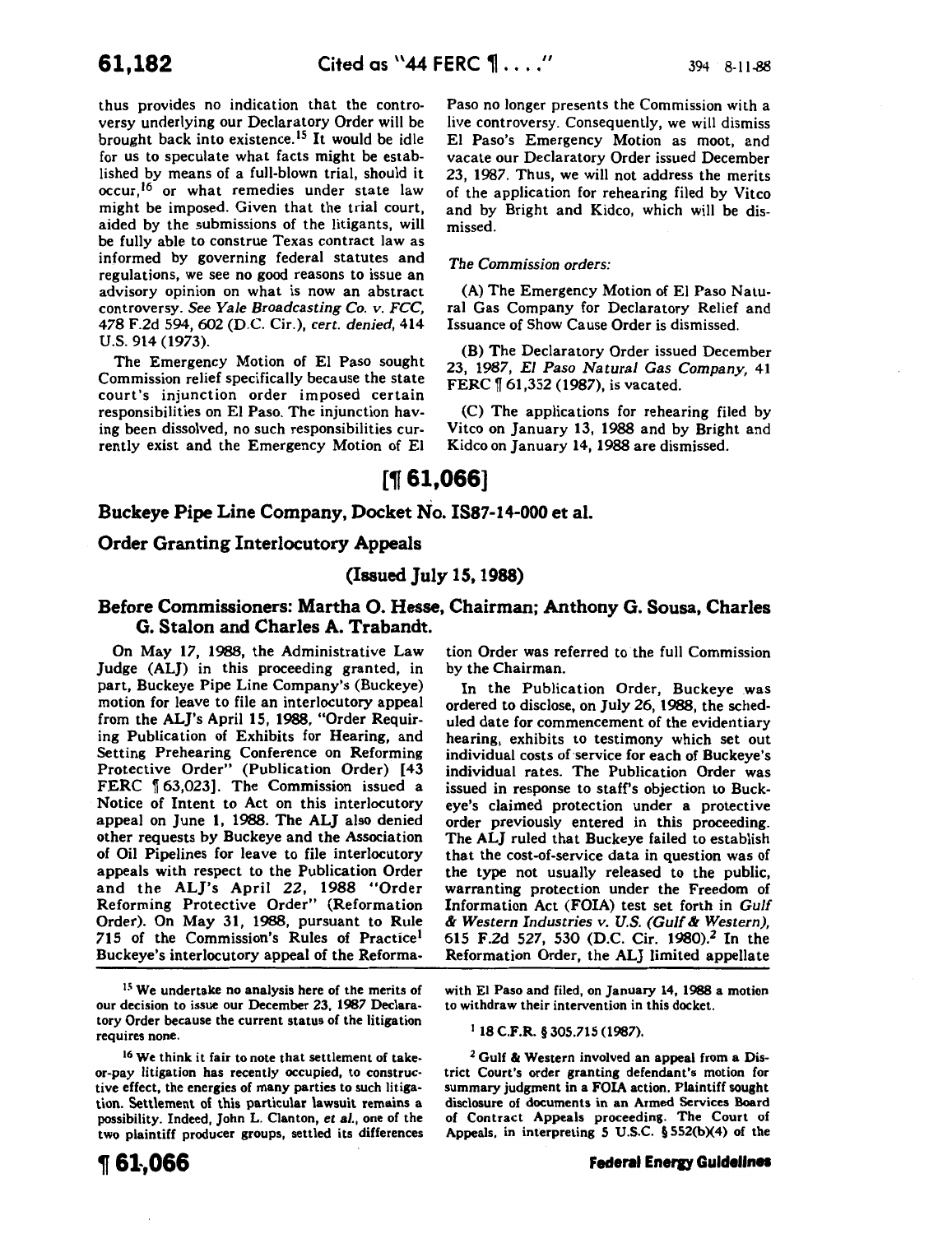rights during the course of the proceeding from his decisions related to removing material from protected status.

In the Publication Order, the ALJ determined that: (1) Commission precedent did not support the granting of protective status to cost-of-service schedules of publicly regulated utilities; (2) oil pipelines are required to be publicly regulated under the Interstate Commerce Act (ICA), *Farmers Union Central Exchange, Inc. v. FERC (Farmers Union II),*  734 F.2d 1486 (1984) and *Gulf Central Pipeline Company (Gulf Central),* 42 FERC ff 61,062 (1988); and (3) other oil pipelines will be required to disclose their cost-of-service data in the future. He held that by maintaining the protected status of the data all hearings devoted to cost-of-service questions would be held *in camera,* and the public would be excluded from participating in the regulatory proceedings. However, the ALJ agreed with Buckeye that the Commission should review the Publication Order because he also found that Buckeye demonstrated the likelihood of competitive injury from release of tbe materials, and the Commission might disagree with his conclusions regarding oil pipeline disclosure of cost-of-service data in this and future proceedings. In the Reformation Order, the ALJ determined that modification of Paragraph 9 of the Protective Order<sup>3</sup> would enhance his ability to control the proceeding and was consistent with the Commission's position that discovery matters should, and must be, resolved by AL}s without Commission intervention except in extraordinary cases. Reformation Order at 2, citing *Mojave Pipe Line Company (Mojave), 38 FERC* 161,249 (1987).

#### *Buckeye's Motions*

In its motion for leave to file interlocutory appeals, Buckeye maintains that it filed the individual rate-by-rate cost data pursuant to a stipulated protective order signed by the ALJ, solely to avoid summary rejection of its rate filing and to comply with the ALJ's December 22, 1987 "Order Denying Summary Disposition, Granting Intervention and Scheduling Filing of Direct Testimony." Buckeye states that although the Commission disfavors *in camera* proceedings, it should not be forced to

#### (Footnote Continued)

Act held that the sought information, including information concerning a competitor's profit rate, actual loss data, general and administrative expense rates and other information was properly withheld under FOIA since it was financial or commercial, was obtained from a person outside government, and was privileged or confidential. 5 U.S.C. § 552(b)(4) provides that FOIA does not apply to matters that are among other things trade secrets and commercial or financial information obtained from a person and

**FERC Reports** 

suffer the serious competitive injury the ALJ found likely to occur from disclosure of the involved cost data when it is unclear whether cost-based, rate-by-rate ratemaking is required under *Farmers Union II.* Buckeye requests that the individual rate cost-of-service cost data remain confidential throughout the proceeding.

Buckeye argues that the Publication Order prejudges the outcome of fundamental issues of oil pipeline rate regulation and threatens competitive harm. It argues that oil pipelines should not be subject to the same regulatory requirements as gas pipelines. Buckeye argues that while the ALJ recognized that individual rate cost-of-service data has never been disclosed by Buckeye or the industry in general, he erroneously concluded that *Farmers Union*  II forecloses the possibility of confidential treatment of cost data and requires that departures from cost-based pricing must be open to public scrutiny. Further, Buckeye notes the AL]'s determination that but for the fact that other oil pipelines would be compelled to disclose similar data, the cost data at issue would retain its protected status. Publication Order at 5.

In addition, Buckeye argues that the ALJ erroneously ignored the proper balance struck regarding confidential information in *Mojave,*  38 FERC ff 61,249, at p. 61,842 (1987), where the Commission stated:

A claim that information is confidential business information may form the basis for an order denying or limiting discovery under Rule 410(c). Generally, if the documents will give the parties seeking discovery unfair business advantage, the information should be treated confidentially.

Buckeye states that Commission policy has not been to raise the need for public hearings over the need to protect parties to a proceeding. Further, Buckeye argues that protecting the involved cost-of-service data would not lead to a wholly *in camera* rate proceeding. In this regard, it notes that: only two of its nine witnesses submitted sealed and confidential data; none of Buckeye's extensive company-wide cost-of-service data was submitted on a confidential basis; and only one exhibit of the Inter-

privileged or confidential. In determining what constitutes privileged or confidential information, the court, said such information is not the type usually released to the public and is of the type, that if made public, would cause substantial harm to the competitive position of the person from whom it was obtained.

<sup>3</sup> Paragraph 9 of the Protective Order provides for continued protection of confidential materials pending appeal to the Commission.

1 I I•· l· • ••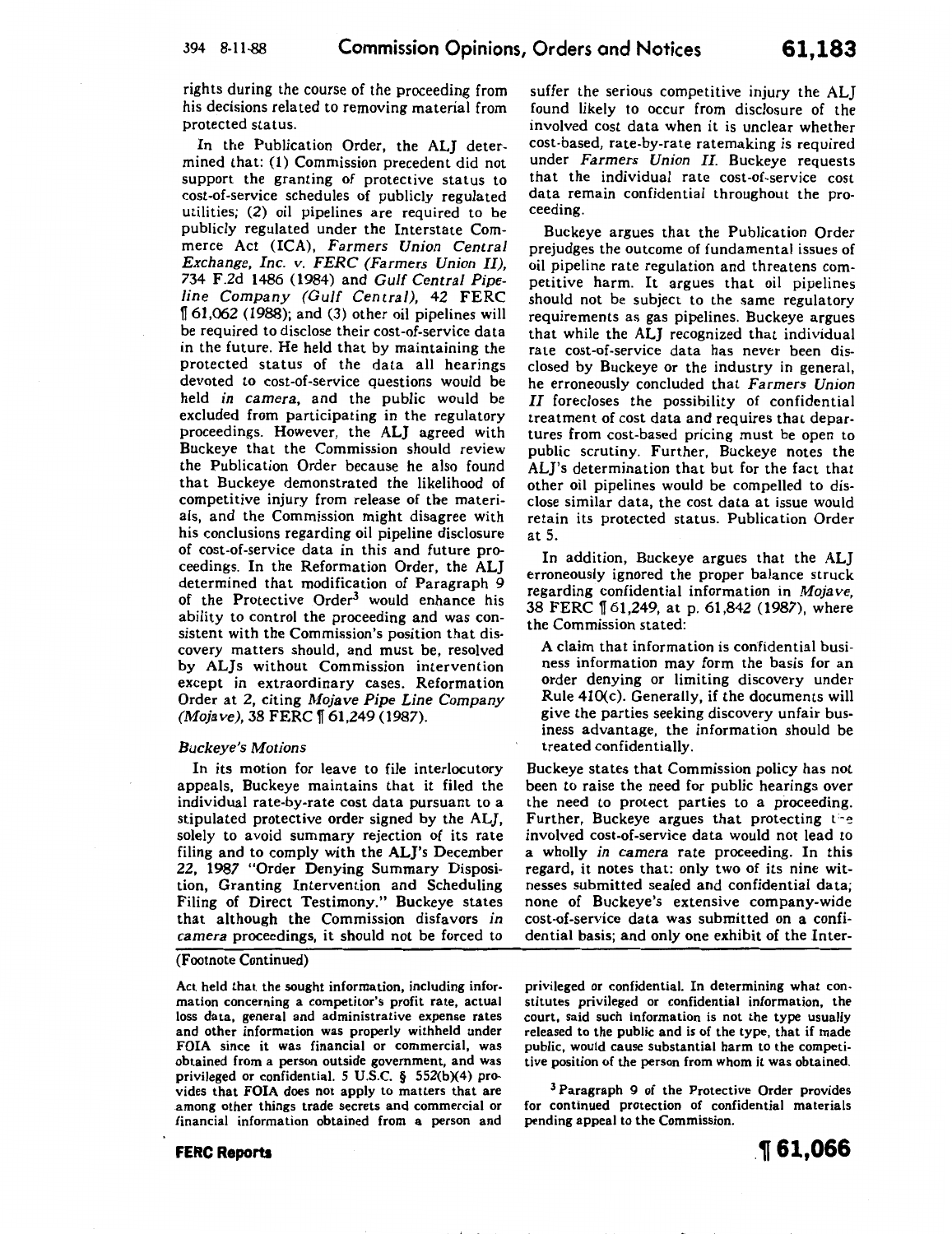venors' cost-of-service data was submitted on a confidential basis. Moreover, Buckeye states that as to rate design, only limited portions of the testimony remain confidential-solely cost data relating to individual movements and competitive information relating to specific markets, origins and destinations. Thus, it argues that regardless of the outcome of this appeal, most of the proceeding will be open to the public.

Finally, Buckeye argues that the AL]'s conclusion that *Farmers Union II* mandates a rigid adherence to cost-based regulation on a rate-by-rate basis, is unsupported by the language of *Farmers Union II.* Moreover, Buckeye argues that the Commission has inherent flexibility in fulfilling its responsibilities under the "just and reasonable" rate standard of the Interstate Commerce Act (ICA).4 Buckeye notes that the ALJ indicated a similar reading of Farmers Union II in his December 22, 1987 order that required the filing of rate schedules showing individual costs. Buckeye states that it did not file an interlocutory appeal because it felt a remedy could be pursued upon issuance of a final order.

In the Reformation Order, the ALJ, as noted above, modified Paragraph 9 of the Protective Order which provided for continued protection of confidential materials pending appeal to the Commission. The ALJ found that Paragraph 9 would require that materials remain protected until issuance of a final Commission order, even if the Commission did not ultimately reverse the ALJ, and would unduly restrict the authority of the ALJ to order disclosure of documents during the course of the evidentiary hearing, by requiring either *in camera* hearings or a suspension of hearings until Commission action occurred. As to both outcomes, the ALJ concluded that "the objecting party could determine the nature of the proceeding and whether it will even continue." Reformation Order at 2-3. Based on these findings, the Reformation Order revised Paragraph 9 to state that " . . . nothing in this paragraph shall operate to prevent the Presiding Judge's rulings at hearing on the protected status of materials from becoming immediately effective, and they will not be subject to the time limits otherwise imposed under those paragraphs." Reformation Order at 4.

In its motion for interlocutory appeal with respect to the Reformation Order, Buckeye argues that reformed Paragraph 9 of the Protective Order effectively removes any right of appeal during the hearing regarding rulings on

 $449$  U.S.C. § 1(5).

<sup>5</sup> Williams Pipe Line Co., 31 FERC 161,377 (1985).

confidential data. Buckeye argues that it relied in good faith upon the protections in the protective order in submitting what it describes as "commercially sensitive information" and that the Reformation Order precludes it from effectively appealing any ALJ decision at hearing requiring the disclosure of such information. Finally, Buckeye contends that the AL]'s concerns about controlling the course of the proceedings and his primary responsibility for settling discovery disputes do not warrant limiting Buckeye's appellate rights with respect to disclosure rulings that could cause it competitive injury.

#### *Discussion*

#### *A. Publication Order*

Buckeye's motion regarding the Publication Order is primarily directed to the narrow issue of whether certain cost-of-service data should continue to be protected. Buckeye submitted the involved cost data under a stipulated protective order, accepted by the ALJ, to comply with the AL]'s December 1987 order requiring such data to avoid summary dismissal of its rate filing. Because the ALJ found the competitive harm Buckeye would suffer from the data's release subordinate to the need for public ratemaking proceedings for oil pipelines, it is necessary to discuss the balance of factors that should guide this decision. In this regard, the motion also raises the underlying issue of whether such cost data is relevant in this proceeding.

*Relevance of Cost Data.* Buckeye concedes that submittal and public disclosure of ratespecific cost data is routine for the electric and natural gas industries regulated by the Commission. *See* Publication Order at 4. However, it argues that neither case law nor Commission regulations require oil pipelines to submit such data and that competitive differences between the oil pipeline industry and other Commissionregulated industries warrant exempting oil pipelines from such rate-specific cost data filing requirements. While Buckeye is correct in noting that oil pipelines are not subject to extensive ratemaking filing requirements applicable to other industries regulated by the Commission, it does not necessarily follow that cost data such as that supplied by Buckeye is irrelevant to justness and reasonableness determinations under Section 1(5) of the ICA.

The Commission has adopted generic principles for the testing of the reasonableness of oil pipeline rates in Opinion Nos. 154-B<sup>5</sup> and 154- $C<sup>6</sup>$  in response to the Court's remand in

<sup>6</sup> Williams Pipe Line Co., 33 FERC 161,327 (1985).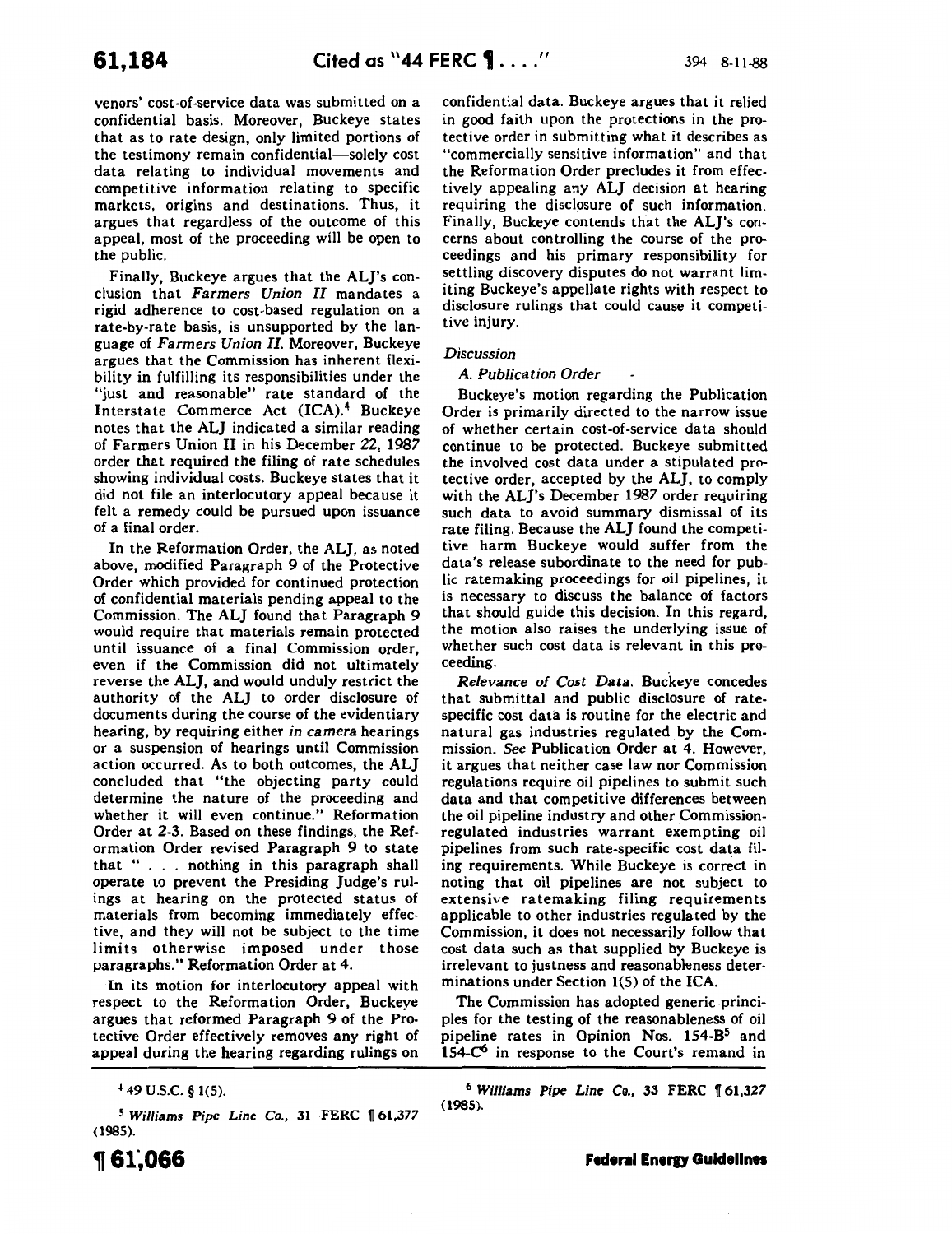*Farmers Union II* of the earlier Opinion No. 154.7 In *Farmers Union II* the court found that the Commission should be cognizant of the past Interstate Commerce Commission (ICC) cost allocation practices, $8$  and noted that relevant ICC precedents show that past oil pipeline proceedings have included attempts to set rates computed on a detailed allocation of costs to the proper section of the pipeline system. In Opinion No. 154-B, the Commission concluded, among other things, that the cost allocation issue is best suited for case-specific treatment.<sup>9</sup> Thus, under *Farmers Union IL* past ICC precedent, and Opinion No. 154-B, cost data is relevant in oil pipeline rate proceedings to ensure that the just and reasonable costs of providing service will be recovered from the shippers that use that service. Further, the Commission has ordered production of cost data in a prior oil pipeline proceeding.

In *Southern Pacific Pipe Lines Inc.,* 35 FERC  $\llbracket 61,242 \rrbracket$  (1986), the Commission addressed a settlement in an oil pipeline rate proceeding that staff opposed on the grounds that no evidence (cost data) had been introduced with respect to whether the rates were just and reasonable under the Opinion No. 154-B methodology. After citing Farmers Union II for the proposition that rates must be cost based, the Commission stated:

[T]he settlement should not be certified to us without record support demonstrating a close correlation between SPPL's cost-of-service computed in accordance with the Opinion No. 154-B methodology, as modified by Opinion No. 154-C, and SPPL's revenue stream under the proposed settlement rates. 35 FERC at p. 61,562.

Even though the production of cost data generally is not inconsistent with current oil pipeline ratemaking methodology and is relevant to making a determination as to the justness and reasonableness of the proposed rates, the Commission is unable to determine whether the specific point-to-point cost data supplied by Buckeye is required under the Opinion No. 154-B methodology because of the nature of Buckeye's operations or the configuration of its system. Furthermore, until that issue is resolved as to individual pipelines, it is not unreasonable to require production of such cost-of-service data to justify oil pipeline rate proposals under the ICA. As Buckeye concedes, such data is routinely submitted by other industries regulated by this Commission, and Buckeye has not demonstrated a compelling

<sup>7</sup> Williams Pipe Line Co., 21 FERC 161,260 *reh 'g denied, 22 FERC* | 61,086 (1983).

8 734 F.2d 1486, 1529 (1984).

<sup>9</sup> 31 FERC at p. 61,838 n.2

**FERC Reports** 

reason to treat it differently for purposes of justifying its rate proposal under the ICA. However, the Commission could apply less burdensome rate justification standards to oil pipelines. Neither *Farmers Union II* nor recent Commission pronouncements with respect to natural gas pipelines require a heavy-handed regulatory approach for oil pipelines if the record shows that sufficient competition exists.

In *Farmers Union II,* the court stated:

Moving from heavy to lighthanded regulation within the boundaries set by an unchanged statute can, of course, be justified by a showing that under current circumstances the goals and purposes of the statute will be accomplished through substantially less regulatory oversight. We recognize that this court has sanctioned dramatic reductions in regulatory oversight under, for example, the FCC and ICC licensing provisions, both of which require that the licensee operate in accordance with the "public inter- . est." <sup>10</sup>

Further, in *Transwestern Pipeline Company,*  43 FERC 161,240 (1988), the Commission addressed Transwestern's Gas Supply Inventory Charge under Order No. 500,<sup>11</sup> and stated that the Commission has considerable flexibility in selecting the methodology it will use to determine a just and reasonable rate (citing *Farmers Union II, supra,* and *Permian Basin Area Rate Cases,* 390 U.S. 747, 790 (1968)). The Commission indicated that clearly identified non-cost factors such as competition or lack of market power may warrant a departure from the traditional rate review process where the substitute ratemaking methodology ensures that resulting rate levels are justified by such non-cost factors.

Thus, the Commission clearly could, if competitive circumstances warrant, require only generalized cost data for oil pipeline ratemaking if it can be demonstrated that the resulting rates from such an approach would satisfy the just and reasonable standard. *Farmers Union*  II, at 1510. Clearly identified non-cost factors such as competition or lack of market power may warrant departure from strict rate review. *Transwestern, supra,* at p. 61,650. The competitive forces warranting such light-handed regulation would have to be clearly identified and must be shown to keep prices at a just and reasonable level to ensure that the Commission can protect shippers from unreasonable rates under the ICA. Thus, an oil pipeline that seeks to benefit from reduced regulatory oversight

<sup>10</sup>734 F.2d 1486, 1510 (citations omitted).

<sup>11</sup> FERC Statutes and Regulations \[ 30,761 (1987).

**1f 61,066**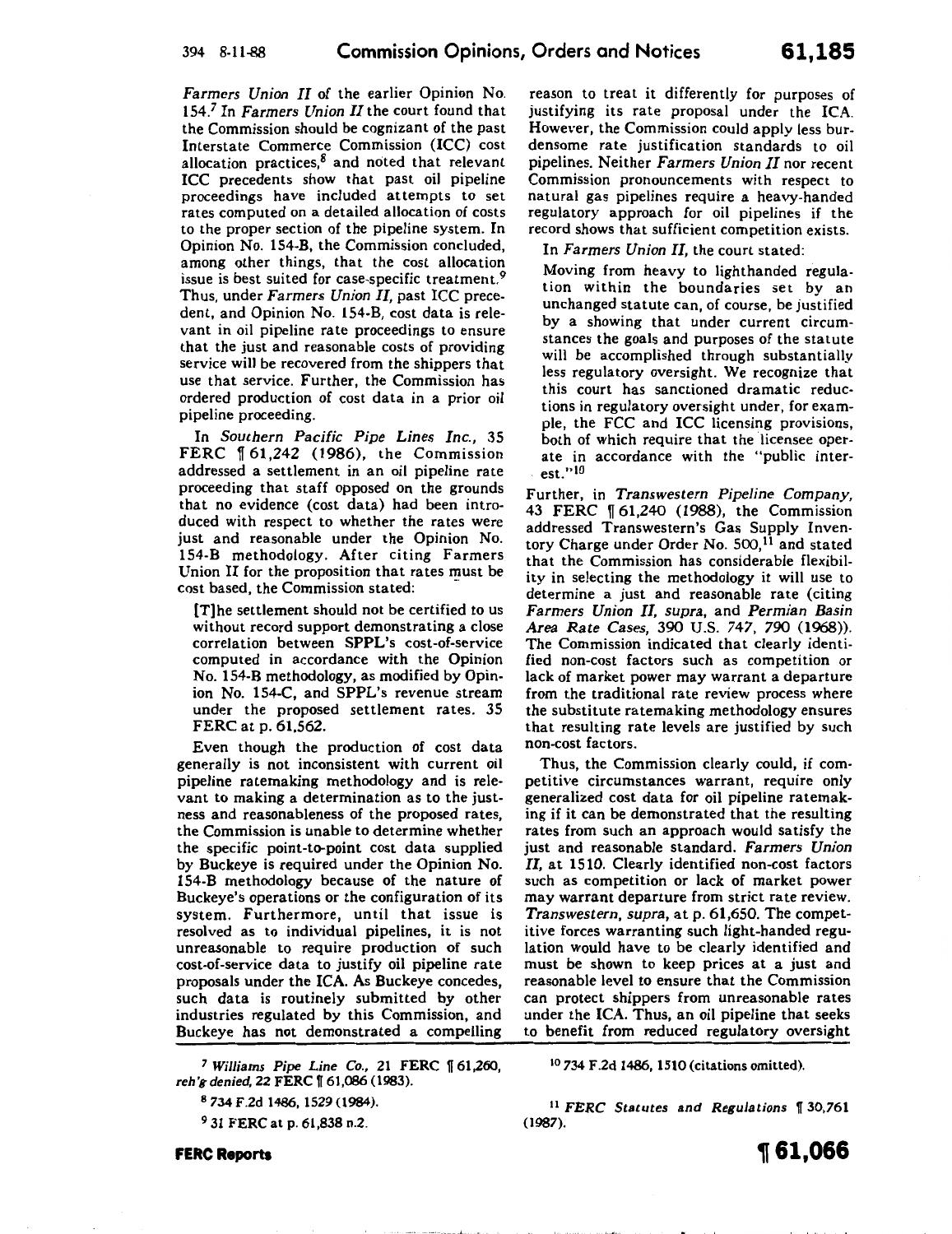would have the burden of demonstrating that it need not be regulated under the methodology laid out in Opinion No. 154-B. Such a showing would involve demonstrating that it lacks significant market power in the relevant markets. In making such a showing, an oil pipeline would need to show, for instance, that its shippers have alternate ways to ship their product, that buyers have alternate means of obtaining supplies, or the existence of other constraining factors which would restrain its prices to ensure that they are just and reasonable. From such a showing, the Commission could conclude that market-oriented ratemaking would meet the objectives of the ICA and find a substantial evidentiary predicate on which to determine that competition in relevant markets will operate as a meaningful constraint on the involved pipeline. *Id.* 

Accordingly, to give Buckeye an opportunity to demonstrate that strict ratemaking scrutiny is not warranted in this proceeding, we will direct the ALJ to conduct the proceeding in stages. In the first stage, the ALJ should evaluate evidence submitted by the parties with respect to competitive conditions within the relevant markets to determine whether Buckeye has market power in relevant markets and whether it is subject to effective competition in those markets. Buckeye should submit evidence in this proceeding that demonstrates its lack of significant market power in those markets in which it desires light handed regulation. Once the ALJ makes a determination with respect to Buckeye's market position, we will direct him to forward his findings to the Commission so that we can determine whether Buckeye's proposed rates should be evaluated under the Opinion No. 154-B methodology or under a less strict standard. After receiving such a record, the Commission will be better able to determine the need for the involved cost-based data than it can at this interim point and will be able to provide further direction as to how the ALI should evaluate the justness and reasonableness of Buckeye's rate proposal under the ICA in the second stage of this proceeding.

We now turn to the issue whether, in light of our determination to bifurcate this proceeding, the data should continue to be treated as confidential under the protective order at least until the Commission resolves the relevance issue.

*Competitive harm versus public disclosure.*  The ALJ determined that FOIA statutory provisions at 5 U.S.C. § 552 generally require that Commission proceedings be public and that all information filed with the Commission must be available for public inspection. He found that 5 U.S.C. § 552(b)(4) contains the only relevant exception to this requirement. That section allows privileged and confidential trade secrets or commercial and financial information to be exempt from public disclosure. *See* footnote 2, *supra.* While the Commission's Rules of Practice and Procedure<sup>12</sup> contain procedures for waiver of FOIA's mandatory disclosure requirements, they do not detail standards to be considered in determining whether information submitted under a protective order can be released. The ALJ considered this question under the conjunctive test set forth in *Gulf* & *Western, supra,* and determined that under 5 U.S.C. § 552(b)(4), Buckeye had sustained its burden of proving the likelihood of competitive harm from release of the protected cost data. He concluded that affidavits and memoranda submitted by Buckeye persuasively demonstrated that public disclosure of its costs of service would place it at a severe disadvantage to competing oil pipelines and unregulated competitors such as barges, private truck fleets, private pipelines and refineries which are not required to publish either cost or price information. 13 See Publication Order at 3. That determination is not disputed and a determination that harm actually would occur is not required. However, it is clear that disclosure of the involved cost data would provide Buckeye's competitors with information that Buckeye submitted under the cloak of protection. Thus, the focus should be on whether any overriding public interest requires removal of the protective cloak shielding the cost data.

The Commission has issued protective orders in natural gas pipeline proceedings<sup>14</sup> and has detailed guidelines granting and lifting protective orders that are equally instructive here. *See, e.g., Transcontinental Gas Pipe Line Corporation (Transco),* 40 FERC  $\llbracket 61,023$  (1987). In *Transco,* the Commission stated that it generally does not promote closed administrative proceedings, but recognized that in a few situations sensitive business records require confidential treatment. Protective orders which have been issued in Commission proceedings often provide that evidence, briefs, or other submissions which utilize protected materials must be sealed, and that examination of witnesses on the protected materials must be *in camera.* The Commission also noted that, in some instances, umbrella protective orders are

#### IZ 18 C.F.R. § 385.903 (1987).

<sup>13</sup> Nevertheless, the ALJ ordered disclosure of the cost data to meet the public disclosure requirements of FOIA based upon his interpretation of *Farmers*  Union *II* and *Gulf Central* that all oil pipelines would be required to publicly submit such data in the future.

<sup>14</sup>E.g., Southern Natural Gas Co., 36 FERC <sup>~</sup>63,023 (1986); *Texas Eastern Transmission Corp.,*  22 FERC | 61,228 (1983).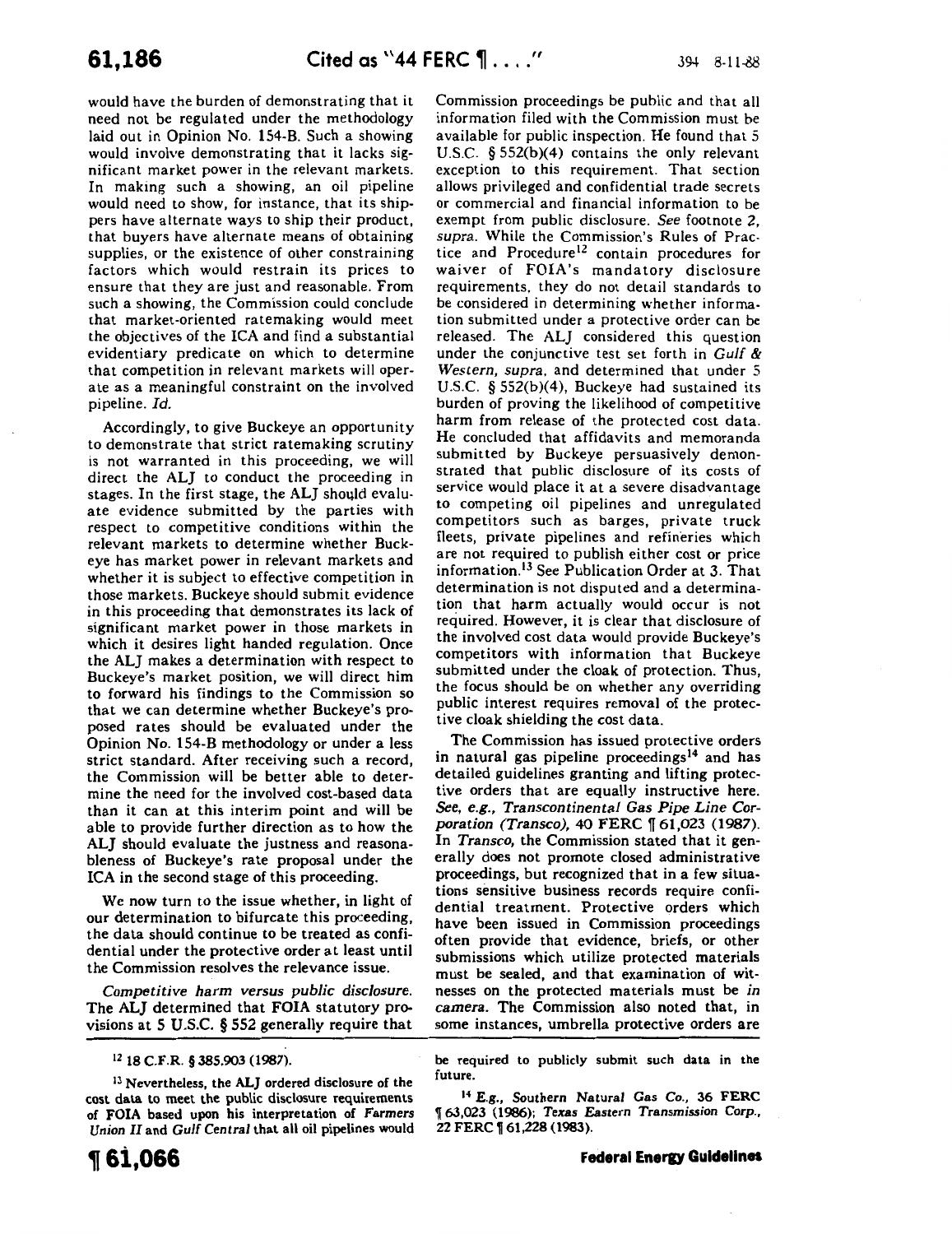entered to facilitate discovery, in which case, not all of the discovered information should properly be withheld from public scrutiny. In this regard the Commission stated that documents produced under a protective order that do not qualify as confidential or commercially sensitive should no longer be subject to the protective order. However, limited access could continue to be appropriate in some cases where information is extremely sensitive.

On the other hand, the Commission has also emphasized that once material has been treated confidentially, the treatment should govern throughout the proceeding unless there is good reason not to do so. *Transcontinental Gas Pipe Line Corporation, 38 FERC* 161,245, at p. 61,833 (1987). Once such information has been submitted, the ALJ generally should exercise caution to avoid unnecessary disclosure of confidential information, particularly in disputes between competitors. *I\1ojave, supra,* at p. 61,842 (1987).

In determining the public interest under the conjunctive test of *Gulf* & *Western,* the ALJ concluded that Buckeye failed to establish that the protected data is of the type that is not usually released to the public or should not be released to the public.<sup>15</sup> The ALJ determined that oil pipelines should be subject to the same regulatory treatment as natural gas pipelines, but failed to consider whether the cost data submitted by an oil pipeline, even though it is of the type usually released to the public in gas pipeline proceedings, is entitled to protection.

Here, although the party seeking disclosure (staff) is not a competitor, it has an interest in seeking to ensure that the resultant rates are just and reasonable. However, the ALJ found that release of the cost data would likely result in competitive harm to Buckeye. Thus, even though cost data might generally be the type of information typically released to the public, the fact that this data was submitted pursuant to a protective order and its release could result in competitive harm, are circumstances that favor continued protection.

While FOIA generally supports open and public Commission proceedings, it provides exceptions to that general rule, and the Commission's Rules of Practice and Procedure (18 C.F.R. § 385.903) recognize this by providing procedures for nondisclosure. Further, open decision-making objectives do not require disclosure now and can be met by disclosure at a later stage of the proceeding or at the conclusion of the proceeding. If the Commission ultimately determines in the first stage of this proceeding that point-to-point cost data is rele-

<sup>15</sup> Buckeye conceded that the publication of ratespecific cost data and the filing of comprehensive and

vant and required and that public ratemaking concerns supersede any likely potential for competitive injury, disclosure can then be directed and the previously sealed portions of the record released. In this regard, it should be remembered that this appeal comes at an intermediate stage of the proceeding, when all interests and relevant factors have yet to be clearly delineated. Further, as noted above, stafi is the party seeking disclosure, and does not need disclosure to protect its interests as it is a party to the protective order and will have access to the cost data even without disclosure. Thus, forcing Buckeye, at this stage, to risk competitive injury from disclosure based on a generalized concept favoring public scrutiny of regulated industry ratemaking may be premature and unduly harsh.

The FOIA exemption provided by 5 U.S.C. § 552 (b)(4) accommodates the government's need for information and the competitive interests of parties providing information. Thus, the general public interest in open Commission proceedings should give way to continued protection of Buckeye's cost data in order to ensure that Buckeye and other oil pipelines will continue to provide the type of cost-of-service data the Commission needs to make determinations under the ICA, consistent with Opinion No. 154-B. Further, the Commission has emphasized that once material has been treated confidentially, that treatment should govern throughout the proceeding absent good reason to do otherwise. Here, continued protection is warranted because the ALJ found that release of the cost data would likely result in competitive harm to Buckeye, and because the relevance of the data is still at issue.

The Commission concludes that Buckeye, at this point, should not be compelled to make public the cost data at issue in this interlocutory appeal. Release of this data, submitted under a protective order, would, under the ALJ's finding, subject Buckeye to the likelihood of competitive harm and since this determination is made at an interim stage of the proceeding, ordering Buckeye to publicly disclose the cost data prior to an ultimate determination of its relevance in the first stage of this proceeding would unfairly subject it to the likelihood of competitive harm from release of information that ultimately could be found to be irrelevant. *See Northern Natural Gas Company,* 38 FERC  $\sqrt{\phantom{0}61,012}$ , at p. 61,047 (1987). In this regard, we note that at the conclusion of the first stage of the proceeding, after a determination concerning whether light-handed regulation is justified for some, or all, of Buckeye's markets, the Commission may evaluate the relevance of the

specific cost allocations has been routine in the electric and natural gas industries.

I j \1.4•' t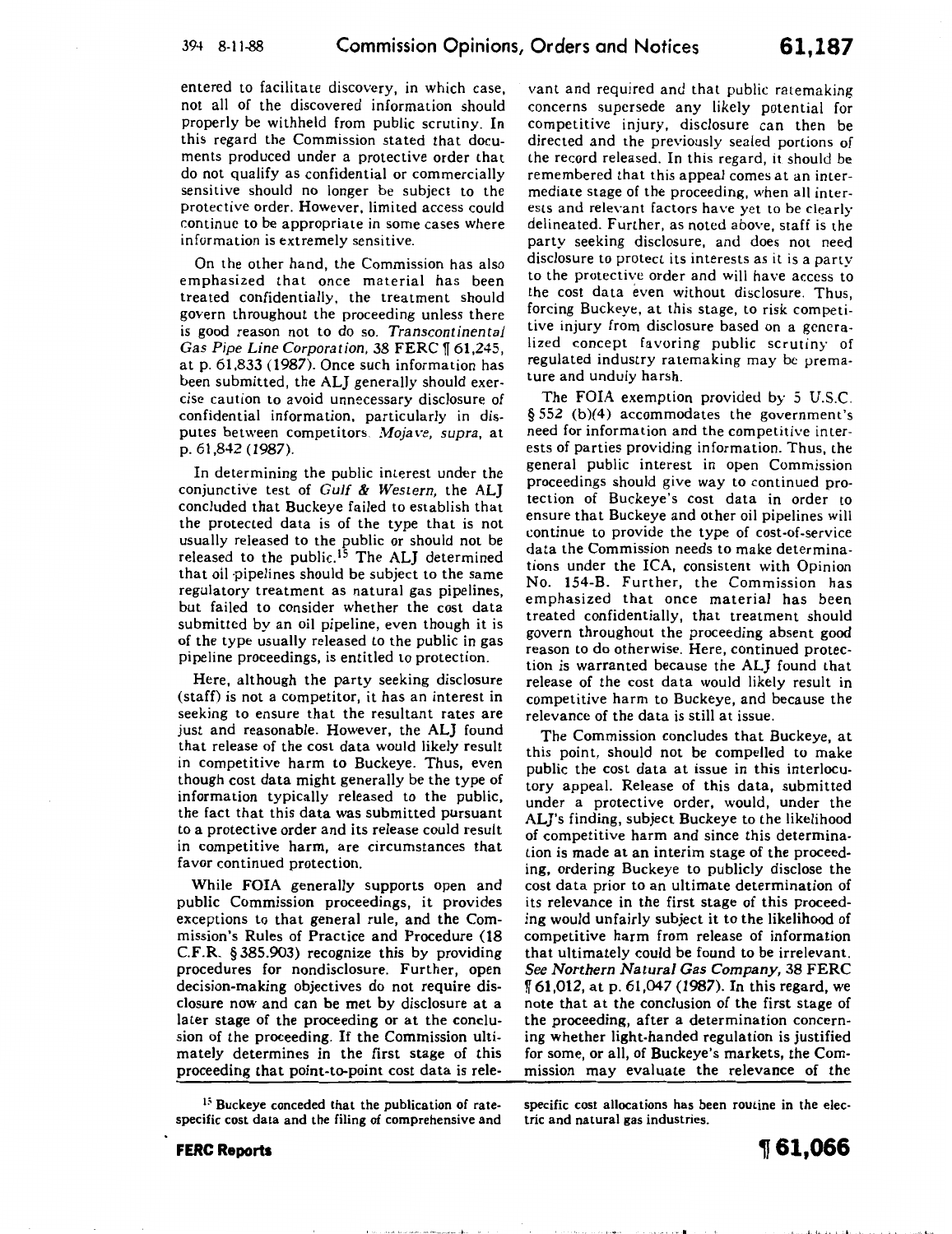involved cost data and reconsider whether disclosure can be directed and previously sealed portions of the record can be made public as warranted.

### *B. Reformation Order*

As to the Reformation Order, the Commission notes that the challenged Paragraph 9 as revised by the ALJ is unclear on its face. While it purports to grant full appellate rights to parties challenging orders by the ALJ to remove materials from protected status, it also contains a provision stating that nothing in the paragraph ". . . shall operate to prevent the Presiding Judge's rulings at hearings ... from becoming immediately effective, and they will not be subject to the time limits otherwise imposed .... " In explaining the modification the ALJ stated that the " ... judge's determination rather than the unilateral determination of an objecting party will govern the course of the proceeding." Reformation Order at 4.

The Commission concludes that revised Paragraph 9 places an overriding emphasis on the ALJ's ability to maintain control over the proceeding and undermines the ability of all parties to pursue meaningful appeals. Thus, the ALJ failed to balance all relevant factors that should be considered in such determinations. As discussed above, the Commission has previously indicated that such protection should not be removed lightly. *Mojave supra,* and *Transco, 38 FERC* 161,245. If a party were to file an interlocutory appeal, the immediately effective language of revised Paragraph 9 would operate to make such an appeal meaningless. If the Commission were to ultimately find error in any order releasing protected costof-service data, such a finding would have little meaning if the data had been released. Accordingly, the April 22, 1988 Reformation Order will be reversed and Paragraph 9 of the protective order will operate as it would have prior to the AL]'s April 22 order.

### *The Commission orders:*

(A) Buckeye's interlocutory appeal, to the extent granted by the ALJ's May 17, 1988 "Order Granting and Denying Leave to File Interlocutory Appeals," is granted and the AL]'s April 15, 1988 order requiring publication of exhibits is reversed to the extent it orders publication of the cost data at issue in this interlocutory appeal.

(B) Buckeye's interlocutory appeal of the AL]'s April 22, 1988 Reformation Order is granted and the AL]'s order of that date is reversed. The appellate rights set forth in the stipulated protective order in effect prior to the issuance of the Reformation Order shall remain in effect.

(C) The ALJ is directed initially to take evidence consistent with this order and determine whether Buckeye lacks signiiicant market power in the market or markets where it seeks less strict ratemaking scrutiny, and to submit his findings on that issue to the Commission for further direction.

# [~ **61,067]**

### **Williston Basin Interstate Pipeline Company, Docket No. CP83-254-312**

### **Order Denying Rehearing**

### **(Issued July 18, 1988)**

### **Before Commissioners: Martha 0. Hesse, Chairman; Anthony G. Sousa, Charles G. Stalon and Charles A. Trabandt.**

On June 17, 1988, Williston Basin Interstate Pipeline Company (Williston Basin) filed a timely request for rehearing of the order issued in Docket No. CP83-254-303, *Williston Basin Interstate Pipeline Company,* 43 FERC 1f 61,265 (May 18, 1988), which denied an appeal of a letter order issued by the Director, Office of Pipeline and Producer Regulation (Director). The Director rejected an amended Exhibit C to Williston Basin's service agreement under Rate Schedule S-2 with Tenneco Oil Company. The amended Exhibit C provided for an extension of the date of final deliveries from February 21, 1988, until May 24, 1988.

<sup>~</sup>**61,067** 

Storage under the service agreement was performed pursuant to a limited-term certificate issued on May 25, 1984, in Docket No. CP83-335-000 et al., 27 FERC 161,312. The certificate authorized service to be performed pursuant to Rate Schedule S-2, as modified by the settlement approved in the May 25, 1984 order. The settlement amended the service agreement to provide a four-year term of service from the date of initial deliveries.

As in the appeal to the Director's letter order, Williston Basin reiterates its view that the four-year period of service ends no earlier than four years after the issuance of the permanent certificate. It notes that authorized ser-